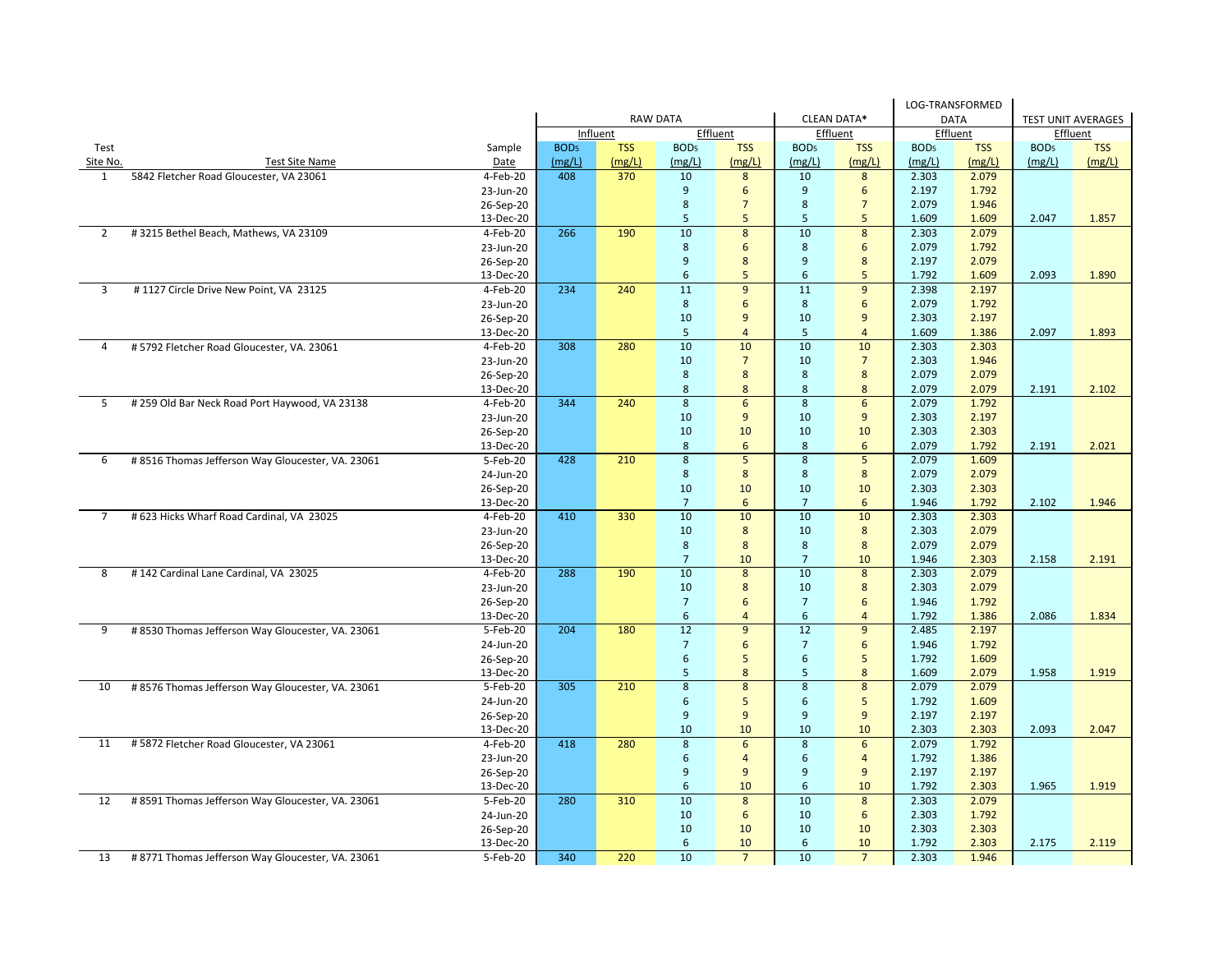|    |                                                  | 24-Jun-20  |     |     | $10\,$           | 5                | 10               | $5\phantom{.0}$  | 2.303 | 1.609 |       |       |
|----|--------------------------------------------------|------------|-----|-----|------------------|------------------|------------------|------------------|-------|-------|-------|-------|
|    |                                                  | 26-Sep-20  |     |     | 8                | 10               | 8                | 10               | 2.079 | 2.303 |       |       |
|    |                                                  | 13-Dec-20  |     |     | 6                | 8                | 6                | 8                | 1.792 | 2.079 | 2.119 | 1.984 |
| 14 | # 6882 Bellamy Lane Gloucester, VA 23061         | 4-Feb-20   | 300 | 280 | 10               | 6                | 10               | $6\phantom{1}$   | 2.303 | 1.792 |       |       |
|    |                                                  | 23-Jun-20  |     |     | 9                | $\overline{4}$   | 9                | $\overline{4}$   | 2.197 | 1.386 |       |       |
|    |                                                  | 26-Sep-20  |     |     | $\boldsymbol{6}$ | 8                | $\boldsymbol{6}$ | $8\phantom{1}$   | 1.792 | 2.079 |       |       |
|    |                                                  | 13-Dec-20  |     |     | 5                | $\overline{4}$   | $5\phantom{.}$   | $\overline{4}$   | 1.609 | 1.386 | 1.975 | 1.661 |
| 15 | # 6599 Hickory Knoll Road Gloucester, VA 23061   | 4-Feb-20   | 526 | 420 | 10               | $\bf 8$          | 10               | $\boldsymbol{8}$ | 2.303 | 2.079 |       |       |
|    |                                                  | 23-Jun-20  |     |     | 9                | 8                | 9                | 8                | 2.197 | 2.079 |       |       |
|    |                                                  | 26-Sep-20  |     |     | 8                | $\overline{7}$   | $\bf 8$          | $\overline{7}$   | 2.079 | 1.946 |       |       |
|    |                                                  | 13-Dec-20  |     |     | 5                | 6                | 5 <sup>5</sup>   | 6                | 1.609 | 1.792 | 2.047 | 1.974 |
| 16 | # 8411 Patrick Henry Way Gloucester, VA 23061    | 4-Feb-20   | 482 | 410 | $\bf 8$          | $\overline{8}$   | $\bf 8$          | $\bf 8$          | 2.079 | 2.079 |       |       |
|    |                                                  | 23-Jun-20  |     |     | 8                | 6                | 8                | 6                | 2.079 | 1.792 |       |       |
|    |                                                  | 26-Sep-20  |     |     | 10               | 8                | 10               | 8                | 2.303 | 2.079 |       |       |
|    |                                                  | 13-Dec-20  |     |     | 5                | 5                | $5\phantom{.0}$  | 5                | 1.609 | 1.609 | 2.018 | 1.890 |
| 17 | #8561 Thomas Jefferson Way Gloucester, VA 23061  | 4-Feb-20   | 388 | 300 | $\overline{9}$   | 10               | $\overline{9}$   | 10               | 2.197 | 2.303 |       |       |
|    |                                                  | 23-Jun-20  |     |     | 9                | 6                | 9                | $6\phantom{1}$   | 2.197 | 1.792 |       |       |
|    |                                                  | 26-Sep-20  |     |     | 9                | $\overline{7}$   | $\overline{9}$   | $\overline{7}$   | 2.197 | 1.946 |       |       |
|    |                                                  | 13-Dec-20  |     |     | 6                | $\boldsymbol{6}$ | $\boldsymbol{6}$ | $\boldsymbol{6}$ | 1.792 | 1.792 | 2.096 | 1.958 |
| 18 | # 8549 Thomas Jefferson Way Gloucester, VA 23061 | 5-Feb-20   | 378 | 270 | $\overline{8}$   | 6                | $\overline{8}$   | $6\overline{6}$  | 2.079 | 1.792 |       |       |
|    |                                                  | 24-Jun-20  |     |     | 10               | $8\phantom{1}$   | 10               | $\boldsymbol{8}$ | 2.303 | 2.079 |       |       |
|    |                                                  | 26-Sep-20  |     |     | $7\overline{ }$  | 6                | $7\overline{ }$  | $6\overline{6}$  | 1.946 | 1.792 |       |       |
|    |                                                  | 13-Dec-20  |     |     | 8                | 9                | $\boldsymbol{8}$ | 9                | 2.079 | 2.197 | 2.102 | 1.965 |
| 19 | #145 Paddys Court Port Haywood, VA 23138         | 4-Feb-20   | 550 | 390 | 10               | 10               | 10               | 10               | 2.303 | 2.303 |       |       |
|    |                                                  | 23-Jun-20  |     |     | 10               | 10               | 10               | 10               | 2.303 | 2.303 |       |       |
|    |                                                  | 26-Sep-20  |     |     | 9                | 6                | $\boldsymbol{9}$ | $6\overline{6}$  | 2.197 | 1.792 |       |       |
|    |                                                  | 13-Dec-20  |     |     | 5                | 5                | $5\phantom{.}$   | $5\phantom{.0}$  | 1.609 | 1.609 | 2.103 | 2.002 |
| 20 | #449 Tabernacle Road Mathews, VA 23109           | $4-Feb-20$ | 324 | 360 | $\overline{9}$   | 8                | $\overline{9}$   | $\overline{8}$   | 2.197 | 2.079 |       |       |
|    |                                                  | 23-Jun-20  |     |     | 8                | $\overline{7}$   | 8                | $\overline{7}$   | 2.079 | 1.946 |       |       |
|    |                                                  | 26-Sep-20  |     |     | 8                | $\overline{7}$   | $\bf 8$          | $\overline{7}$   | 2.079 | 1.946 |       |       |
|    |                                                  | 13-Dec-20  |     |     | $\overline{4}$   | $\overline{7}$   | $\overline{4}$   | $\overline{7}$   | 1.386 | 1.946 | 1.936 | 1.979 |
| 21 | #731 Peach Point Road Mathews, VA 23109          | 4-Feb-20   | 502 | 350 | $\overline{7}$   | $\overline{7}$   | $\overline{7}$   | $\overline{7}$   | 1.946 | 1.946 |       |       |
|    |                                                  | 23-Jun-20  |     |     | 10               | 10               | 10               | 10               | 2.303 | 2.303 |       |       |
|    |                                                  | 26-Sep-20  |     |     | 10               | 8                | 10               | $8\phantom{1}$   | 2.303 | 2.079 |       |       |
|    |                                                  | 13-Dec-20  |     |     | $\overline{9}$   | 10               | 9                | 10               | 2.197 | 2.303 | 2.187 | 2.158 |
| 22 |                                                  |            |     |     |                  |                  |                  |                  |       |       |       |       |
|    |                                                  |            |     |     |                  |                  |                  |                  |       |       |       |       |
|    |                                                  |            |     |     |                  |                  |                  |                  |       |       |       |       |
|    |                                                  |            |     |     |                  |                  |                  |                  |       |       |       |       |
| 23 |                                                  |            |     |     |                  |                  |                  |                  |       |       |       |       |
|    |                                                  |            |     |     |                  |                  |                  |                  |       |       |       |       |
|    |                                                  |            |     |     |                  |                  |                  |                  |       |       |       |       |
|    |                                                  |            |     |     |                  |                  |                  |                  |       |       |       |       |
| 24 |                                                  |            |     |     |                  |                  |                  |                  |       |       |       |       |
|    |                                                  |            |     |     |                  |                  |                  |                  |       |       |       |       |
|    |                                                  |            |     |     |                  |                  |                  |                  |       |       |       |       |
|    |                                                  |            |     |     |                  |                  |                  |                  |       |       |       |       |
| 25 |                                                  |            |     |     |                  |                  |                  |                  |       |       |       |       |
|    |                                                  |            |     |     |                  |                  |                  |                  |       |       |       |       |
|    |                                                  |            |     |     |                  |                  |                  |                  |       |       |       |       |
|    |                                                  |            |     |     |                  |                  |                  |                  |       |       |       |       |
| 26 |                                                  |            |     |     |                  |                  |                  |                  |       |       |       |       |
|    |                                                  |            |     |     |                  |                  |                  |                  |       |       |       |       |
|    |                                                  |            |     |     |                  |                  |                  |                  |       |       |       |       |
|    |                                                  |            |     |     |                  |                  |                  |                  |       |       |       |       |